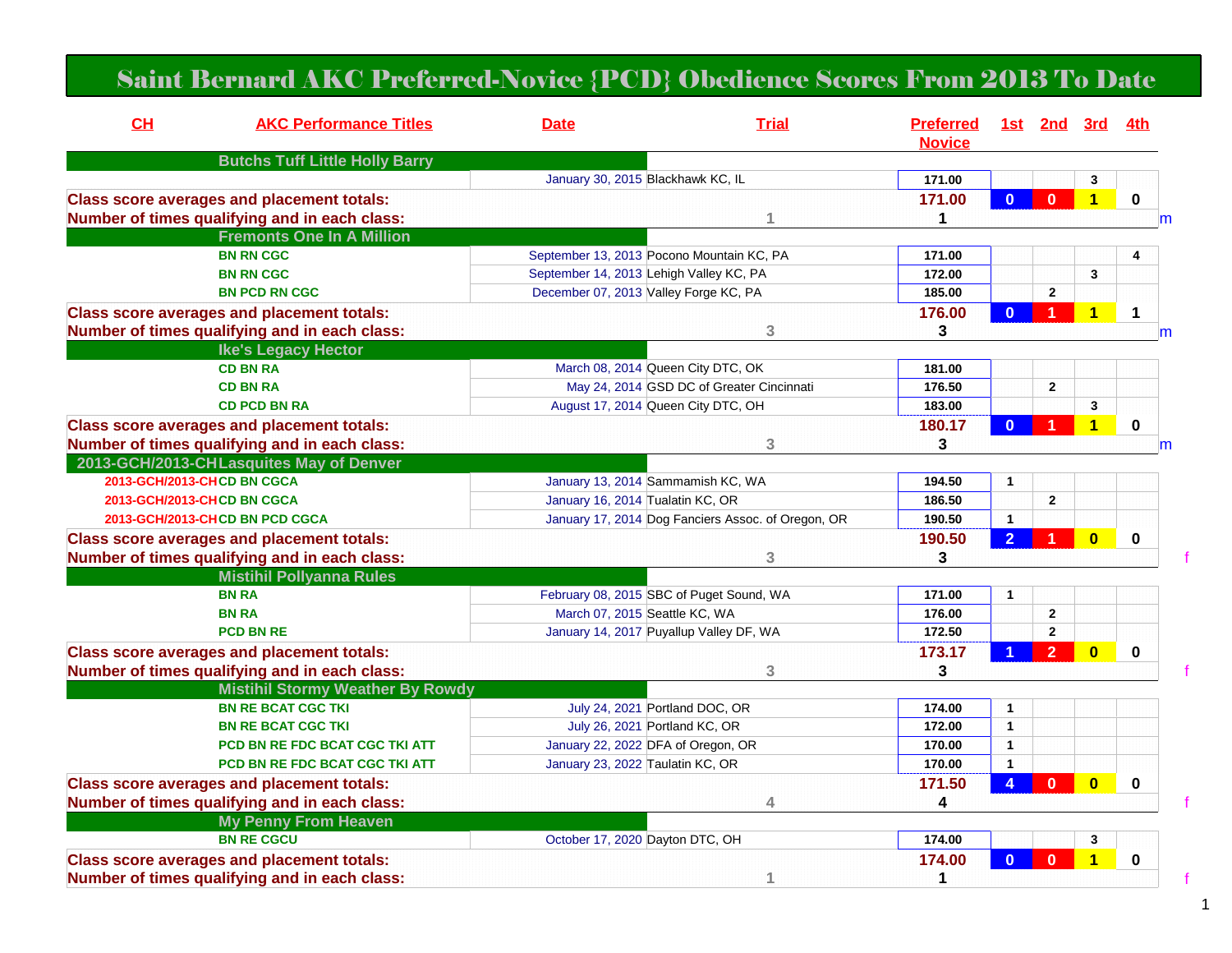| CH<br><b>AKC Performance Titles</b>                                                                | <b>Date</b>                         | <b>Trial</b>                                                             | <b>Preferred</b><br><b>Novice</b> |                              | <u>1st 2nd 3rd</u> |                         | 4th         |
|----------------------------------------------------------------------------------------------------|-------------------------------------|--------------------------------------------------------------------------|-----------------------------------|------------------------------|--------------------|-------------------------|-------------|
| My White Queen Alsani Giants                                                                       |                                     |                                                                          | 193.00                            |                              |                    |                         |             |
| <b>CD BN CGC</b>                                                                                   |                                     | August 28, 2021 Car-Dun-Al ODTC, IL                                      |                                   | $\mathbf{1}$                 |                    |                         |             |
| <b>CD BN CGC</b>                                                                                   | August 29, 2021 Car-Dun-Al ODTC, IL |                                                                          | 186.50<br>190.00                  |                              | $\mathbf{2}$       |                         |             |
| <b>CD PCD BN CGC</b>                                                                               |                                     | September 25, 2021 Forest City DTC, IL                                   |                                   |                              | $\mathbf 2$        |                         |             |
| <b>Class score averages and placement totals:</b><br>Number of times qualifying and in each class: |                                     | 3                                                                        | 189.83<br>3                       |                              | $\overline{2}$     | $\bf{0}$                | $\mathbf 0$ |
| <b>SGT. Peppers Doctor Robert</b>                                                                  |                                     |                                                                          |                                   |                              |                    |                         |             |
| <b>CD BN RA</b>                                                                                    |                                     | December 07, 2013 Sawnee Mountain KC of GA, GA                           | 190.00                            |                              |                    | 3                       |             |
| <b>CD BN RA</b>                                                                                    |                                     | December 08, 2013 Sawnee Mountain KC of GA, GA                           |                                   |                              |                    | 3                       |             |
| <b>CD PCD BN RA</b>                                                                                |                                     | August 21, 2014 Griffin Georgia KC, GA                                   |                                   |                              | $\mathbf{2}$       |                         |             |
| <b>CD PCD BN RA</b>                                                                                |                                     | August 22, 2014 Sawnee Mountain KC OF Georgia, GA                        | 191.50                            | $\mathbf{1}$                 |                    |                         |             |
| <b>Class score averages and placement totals:</b>                                                  |                                     |                                                                          | 189.88                            |                              |                    | $\overline{2}$          | $\mathbf 0$ |
| Number of times qualifying and in each class:                                                      |                                     |                                                                          | 4                                 |                              |                    |                         | m           |
| <b>SGT. Peppers Wanna Be Your Man</b>                                                              |                                     |                                                                          |                                   |                              |                    |                         |             |
| <b>CD BN RN</b>                                                                                    |                                     | June 27, 2015 Dalmatian Club of Greater Atlanta, GA                      | 190.00                            | 1                            |                    |                         |             |
| <b>CD BN RN</b>                                                                                    |                                     | June 28, 2015 Dalmatian Club of Greater Atlanta, GA                      | 187.50                            |                              |                    |                         |             |
| <b>Class score averages and placement totals:</b>                                                  |                                     |                                                                          | 188.75                            |                              | $\mathbf{0}$       | $\overline{\mathbf{0}}$ | $\mathbf 0$ |
| Number of times qualifying and in each class:                                                      |                                     | $\overline{2}$                                                           | $\mathbf 2$                       |                              |                    |                         | m           |
| 2012-GCH/2009-CHShadow Mtn Playboy Atlarge Reema                                                   |                                     |                                                                          |                                   |                              |                    |                         |             |
| 2012-GCH/2009-CHCD BN RN                                                                           | July 21, 2013 Portland KC, OR       |                                                                          | 182.00                            |                              |                    |                         | 4           |
| 2012-GCH/2009-CHCD BN RN                                                                           | September 07, 2013 Eugene KC, OR    |                                                                          | 176.00                            |                              |                    |                         |             |
| 2012-GCH/2009-CHCD BN PCD RN                                                                       | January 18, 2014 Portland DOC, OR   |                                                                          | 178.00                            | $\overline{1}$               |                    |                         |             |
| <b>Class score averages and placement totals:</b><br>Number of times qualifying and in each class: |                                     | 3                                                                        | 178.67<br>3                       |                              | $\mathbf{0}$       | $\bf{0}$                | 1<br>m      |
| <b>Snowy Pines Athena</b>                                                                          |                                     |                                                                          |                                   |                              |                    |                         |             |
| <b>CGCA CGCU TKA BN-V CD-V</b>                                                                     |                                     | July 16, 2021 Truckee Meadows DTC, CA                                    | 186.00                            |                              | $\mathbf{2}$       |                         |             |
| <b>CGCA CGCU TKA BN-V CD-V</b>                                                                     |                                     | September 28, 2021 SBC of America Retional, UT                           | 189.00                            | $\mathbf{1}$                 |                    |                         |             |
| See Performance DB For All Titles                                                                  |                                     | September 30, 2021 SBC of America #83/48/17 UT                           | 183.00                            | $\mathbf{1}$                 |                    |                         |             |
| <b>Class score averages and placement totals:</b>                                                  |                                     |                                                                          | 186.00                            | $\overline{2}$               |                    | $\bf{0}$                | 0           |
| Number of times qualifying and in each class:                                                      |                                     | 3                                                                        | 3                                 |                              |                    |                         |             |
| <b>Stillstreams You'Re So Fine</b>                                                                 |                                     |                                                                          |                                   |                              |                    |                         |             |
| <b>BN RN</b><br><b>BN RN</b>                                                                       |                                     | June 02, 2018 Yakima Valley KC, WA<br>June 03, 2018 Yakima Valley KC, WA | 182.00<br>176.50                  | $\mathbf{1}$<br>$\mathbf{1}$ |                    |                         |             |
|                                                                                                    |                                     |                                                                          |                                   |                              |                    |                         |             |
| <b>BN RN</b>                                                                                       | June 23, 2018 Clackamas KC, OR      |                                                                          | 177.00                            |                              | $\overline{2}$     |                         |             |
| Class score averages and placement totals:                                                         |                                     |                                                                          | 178.50                            | 2 <sup>1</sup>               | -1                 | $\bf{0}$                | 0           |
| Number of times qualifying and in each class:                                                      |                                     | 3                                                                        | 3                                 |                              |                    |                         | m           |
| <b>Summerlyns U R My Keb V Showme</b>                                                              |                                     |                                                                          |                                   |                              |                    |                         |             |
| <b>CD BN RA CGCA</b>                                                                               |                                     | July 11, 2015 Tri-County Agility Club of MO, MO                          | 185.50                            |                              |                    | 3                       |             |
| <b>CD BN RA CGCA</b>                                                                               |                                     | August 07, 2015 Jefferson County KC of Missouri, MO                      | 176.00                            | $\mathbf{1}$                 |                    |                         |             |
| <b>CD BN PCD RA CGCA</b>                                                                           |                                     | August 09, 2015 Jefferson County KC of Missouri, MO                      | 172.00                            | $\mathbf{1}$                 |                    |                         |             |
| <b>Class score averages and placement totals:</b><br>Number of times qualifying and in each class: |                                     | 3                                                                        | 177.83<br>3                       | $\overline{2}$               | $\mathbf{0}$       | $\overline{\mathbf{1}}$ | 0           |

2